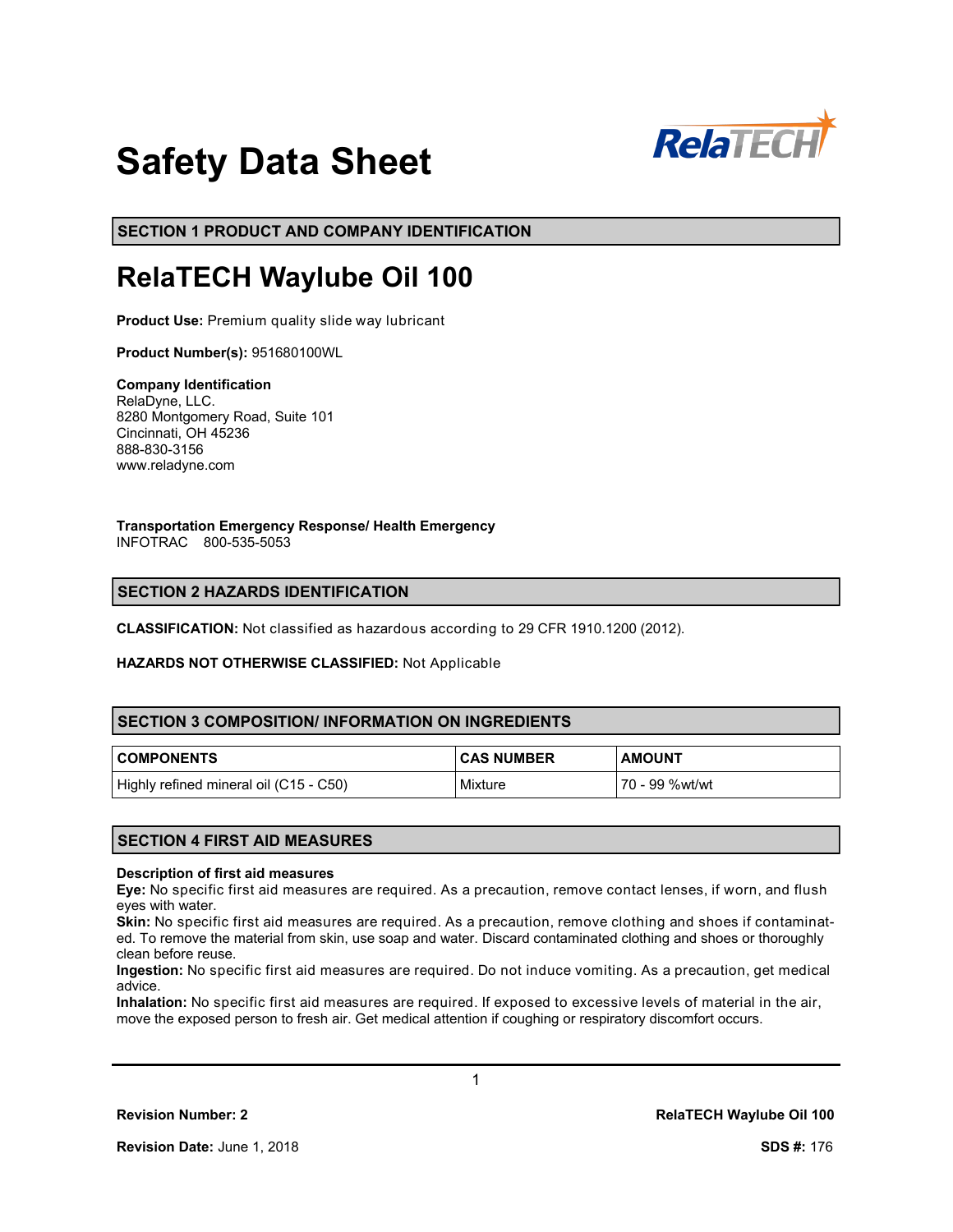#### **Most important symptoms and effects, both acute and delayed IMMEDIATE SYMPTOMS AND HEALTH EFFECTS**

**Eye:** Not expected to cause prolonged or significant eye irritation.

**Skin:** Contact with the skin is not expected to cause prolonged or significant irritation. Contact with the skin is not expected to cause an allergic skin response. Not expected to be harmful to internal organs if absorbed through the skin. High-Pressure Equipment Information: Accidental high-velocity injection under the skin of materials of this type may result in serious injury. Seek medical attention at once should an accident like this occur. The initial wound at the injection site may not appear to be serious at first; but, if left untreated, could result in disfigurement or amputation of the affected part.

#### **Ingestion:** Not expected to be harmful if swallowed.

**Inhalation:** Not expected to be harmful if inhaled. Contains a petroleum-based mineral oil. May cause respiratory irritation or other pulmonary effects following prolonged or repeated inhalation of oil mist at airborne levels above the recommended mineral oil mist exposure limit. Symptoms of respiratory irritation may include coughing and

difficulty breathing.

#### **DELAYED OR OTHER SYMPTOMS AND HEALTH EFFECTS:** Not classified.

#### **Indication of any immediate medical attention and special treatment needed**

**Note to Physicians:** In an accident involving high-pressure equipment, this product may be injected under the skin. Such an accident may result in a small, sometimes bloodless, puncture wound. However, because of its driving force, material injected into a fingertip can be deposited into the palm of the hand. Within 24 hours, there is usually a great deal of swelling, discoloration, and intense throbbing pain. Immediate treatment at a surgical emergency

# **SECTION 5 FIRE FIGHTING MEASURES**

Leaks/ruptures in high pressure system using materials of this type can create a fire hazard when in the vicinity of ignition sources (eg. open flame, pilot lights, sparks, or electric arcs).

**EXTINGUISHING MEDIA:** Use water fog, foam, dry chemical or carbon dioxide (CO2) to extinguish flames.

# **PROTECTION OF FIRE FIGHTERS:**

**Fire Fighting Instructions:** This material will burn although it is not easily ignited. See Section 7 for proper handling and storage. For fires involving this material, do not enter any enclosed or confined fire space without proper protective equipment, including self-contained breathing apparatus.

**Combustion Products:** Highly dependent on combustion conditions. A complex mixture of airborne solids, liquids, and gases including carbon monoxide, carbon dioxide, and unidentified organic compounds will be evolved when this material undergoes combustion.

# **SECTION 6 ACCIDENTAL RELEASE MEASURES**

**Protective Measures:** Eliminate all sources of ignition in vicinity of spilled material.

**Spill Management:** Stop the source of the release if you can do it without risk. Contain release to prevent further contamination of soil, surface water or groundwater. Clean up spill as soon as possible, observing precautions in Exposure Controls/Personal Protection. Use appropriate techniques such as applying non-combustible absorbent materials or pumping. Where feasible and appropriate, remove contaminated soil. Place contaminated materials in disposable containers and dispose of in a manner consistent with applicable regulations. **Reporting:** Report spills to local authorities as appropriate or required.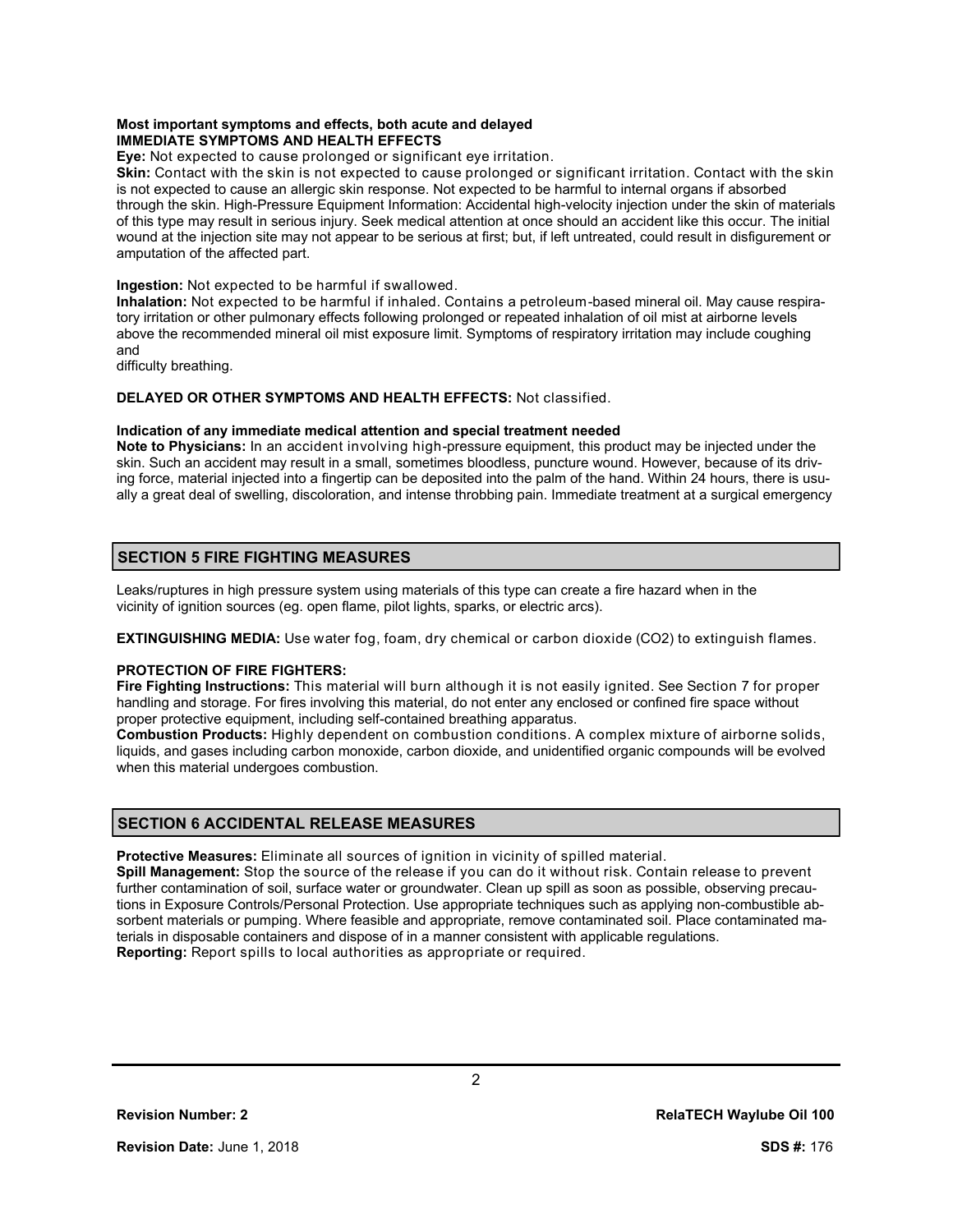## **SECTION 7 HANDLING AND STORAGE**

**Precautionary Measures:** DO NOT USE IN HIGH PRESSURE SYSTEMS in the vicinity of flames, sparks and hot surfaces. Use only in well ventilated areas. Keep container closed. Keep out of the reach of children. **General Handling Information:** Avoid contaminating soil or releasing this material into sewage and drainage systems and bodies of water.

**Static Hazard:** Electrostatic charge may accumulate and create a hazardous condition when handling this material. To minimize this hazard, bonding and grounding may be necessary but may not, by themselves, be sufficient.

Review all operations which have the potential of generating and accumulating an electrostatic charge and/or a flammable atmosphere (including tank and container filling, splash filling, tank cleaning, sampling, gauging, switch loading, filtering, mixing, agitation, and vacuum truck operations) and use appropriate mitigating procedures. For more information, refer to OSHA Standard 29 CFR 1910.106, 'Flammable and Combustible Liquids', National Fire Protection Association (NFPA 77, 'Recommended Practice on Static Electricity', and/or the American Petroleum Institute (API) Recommended Practice 2003, 'Protection Against Ignitions Arising Out of Static, Lightning, and Stray Currents'.

**Container Warnings:** Container is not designed to contain pressure. Do not use pressure to empty container or it may rupture with explosive force. Empty containers retain product residue (solid, liquid, and/or vapor) and can be dangerous. Do not pressurize, cut, weld, braze, solder, drill, grind, or expose such containers to heat, flame, sparks, static electricity, or other sources of ignition. They may explode and cause injury or death. Empty containers

# **SECTION 8 EXPOSURE CONTROLS/PERSONAL PROTECTION**

#### **GENERAL CONSIDERATIONS:**

Consider the potential hazards of this material (see Section 3), applicable exposure limits, job activities, and other substances in the work place when designing engineering controls and selecting personal protective equipment. If engineering controls or work practices are not adequate to prevent exposure to harmful levels of this material, the personal protective equipment listed below is recommended. The user should read and understand all instructions and limitations supplied with the equipment since protection is usually provided for a limited time or under certain circumstances.

## **ENGINEERING CONTROLS:**

Use in a well-ventilated area.

#### **PERSONAL PROTECTIVE EQUIPMENT**

**Eye/Face Protection:** No special eye protection is normally required. Where splashing is possible, wear safety glasses with side shields as a good safety practice.

**Skin Protection:** No special protective clothing is normally required. Where splashing is possible, select protective clothing depending on operations conducted, physical requirements and other substances in the workplace.

Suggested materials for protective gloves include: Nitrile Rubber, Silver Shield, Viton.

**Respiratory Protection:** No respiratory protection is normally required.

If user operations generate an oil mist, determine if airborne concentrations are below the occupational exposure limit for mineral oil mist. If not, wear an approved respirator that provides adequate protection from the measured concentrations of this material. For air-purifying respirators use a particulate cartridge. Use a positive pressure air-

#### **Occupational Exposure Limits:**

| l Component                            | Agency          | <b>TWA</b>         | <b>STEL</b>       | Ceiling | <b>Notation</b> |
|----------------------------------------|-----------------|--------------------|-------------------|---------|-----------------|
| Highly refined mineral oil (C15 - C50) | <b>ACGIH</b>    | $5 \text{ ma/m}$ 3 | $10 \text{ mg/m}$ |         |                 |
| Highly refined mineral oil (C15 - C50) | <b>OSHA Z-1</b> | $5 \text{ ma/m}$ 3 |                   |         |                 |

3

Consult local authorities for appropriate values.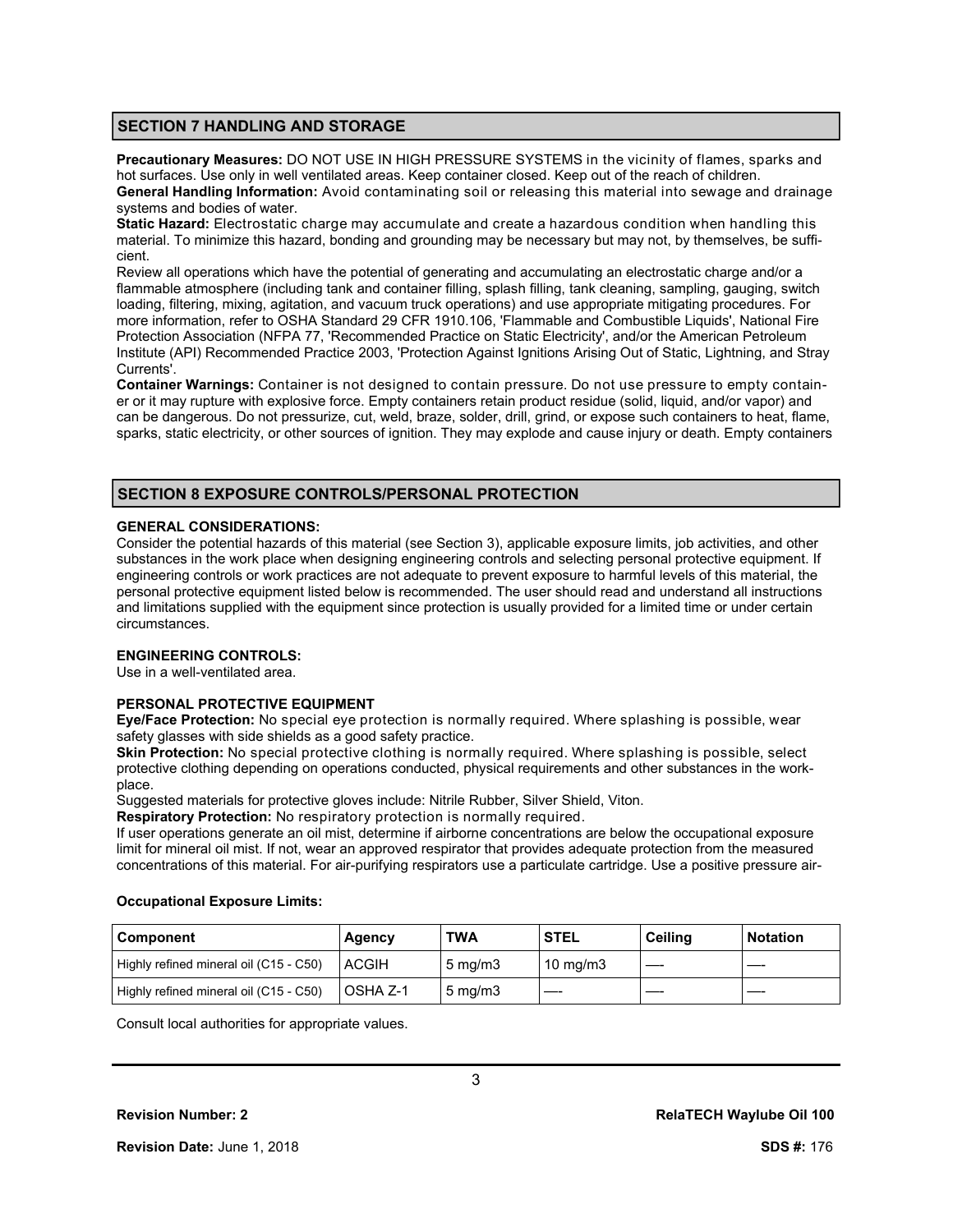#### **SECTION 9 PHYSICAL AND CHEMICAL PROPERTIES**

**Attention: the data below are typical values and do not constitute a specification.**

**Color:** Brown **Physical State:** Liquid **Odor:** Petroleum odor **Odor Threshold:** Not Determined **pH:** Essentially neutral **Vapor Pressure:** Not Determined **Vapor Density (Air = 1):** Greater than 5 **Initial Boiling Point:** 600 °F **Solubility:** Soluble in hydrocarbons; insoluble in water **Freezing Point:** Not Applicable **Density:** 0.86 kg/l @ 15°C (59°F) Minimum **Viscosity:** 100 cSt @ 40°C **Decomposition temperature:** No Data Available **Octanol/Water Partition Coefficient:** No data available

**FLAMMABLE PROPERTIES: Flammability (solid, gas):** No Data Available

**Flashpoint:** (Cleveland Open Cup) 200 °C **Autoignition:** Not Determined **Flammability (Explosive) Limits (% by volume in air):** Lower: Not Determined Upper: Not Determined

# **SECTION 10 STABILITY AND REACTIVITY**

**Reactivity:** May react with strong acids or strong oxidizing agents, such as chlorates, nitrates, peroxides, etc.

**Chemical Stability:** This material is considered stable under normal ambient and anticipated storage and handling conditions of temperature and pressure.

**Incompatibility With Other Materials:** Not applicable

**Hazardous Decomposition Products:** None known (None expected)

**Hazardous Polymerization:** Hazardous polymerization will not occur.

# **SECTION 11 TOXICOLOGICAL INFORMATION**

#### **Information on toxicological effects**

**Serious Eye Damage/Irritation:** The eye irritation hazard is based on evaluation of data for product components.

**Skin Corrosion/Irritation:** The skin irritation hazard is based on evaluation of data for product components.

**Skin Sensitization:** The skin sensitization hazard is based on evaluation of data for product components.

**Acute Dermal Toxicity:** The acute dermal toxicity hazard is based on evaluation of data for product components.

**Acute Oral Toxicity:** The acute oral toxicity hazard is based on evaluation of data for product components.

**Acute Inhalation Toxicity:** The acute inhalation toxicity hazard is based on evaluation of data for product

**Revision Number: 2 RelaTECH Waylube Oil 100**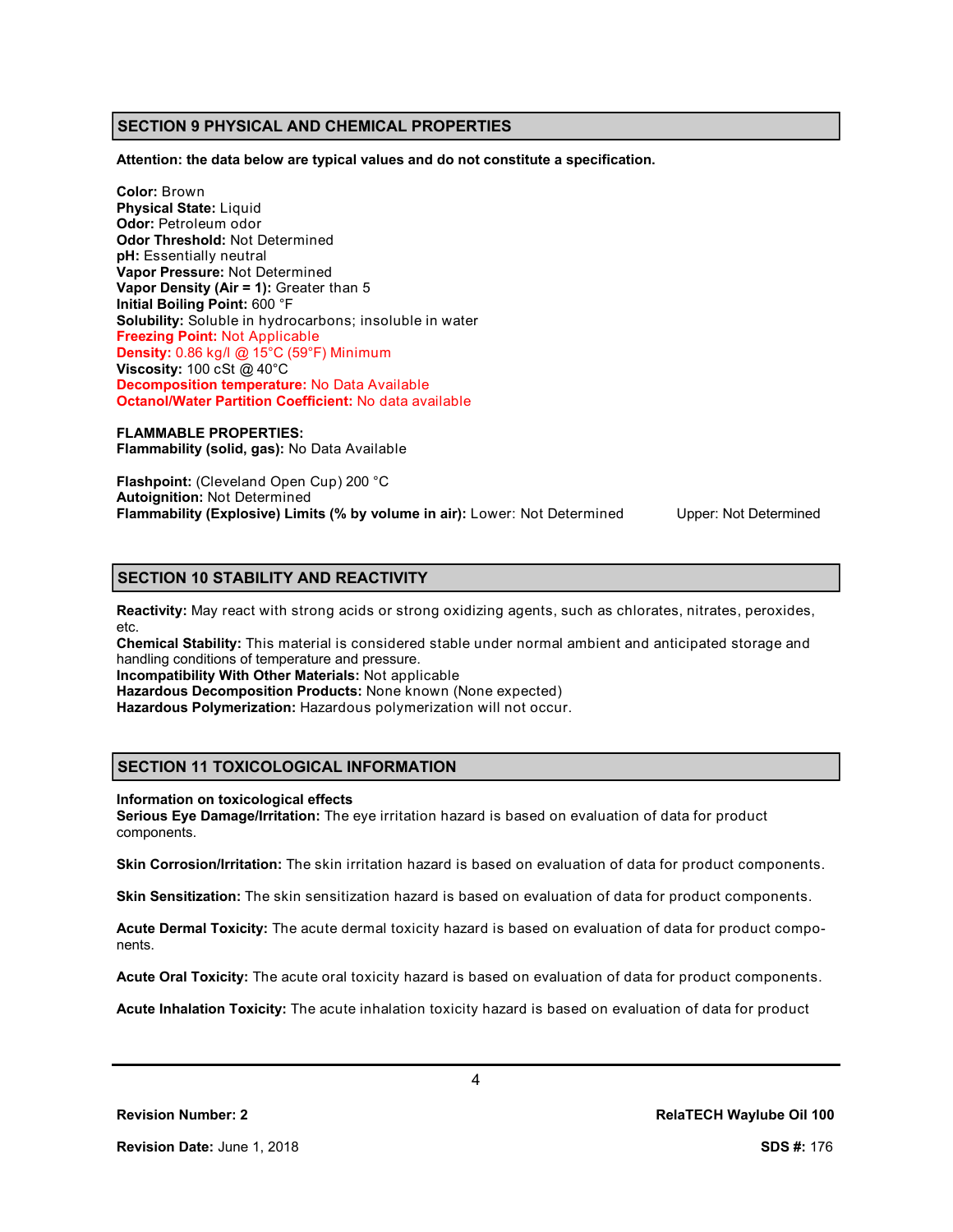#### **Acute Toxicity Estimate:** Not Determined

**Germ Cell Mutagenicity:** The hazard evaluation is based on data for components or a similar material.

**Carcinogenicity:** The hazard evaluation is based on data for components or a similar material.

**Reproductive Toxicity:** The hazard evaluation is based on data for components or a similar material.

**Specific Target Organ Toxicity - Single Exposure:** The hazard evaluation is based on data for components or a similar material.

**Specific Target Organ Toxicity - Repeated Exposure:** The hazard evaluation is based on data for components or a similar material.

#### **ADDITIONAL TOXICOLOGY INFORMATION:**

This product contains petroleum base oils which may be refined by various processes including severe solvent extraction, severe hydrocracking, or severe hydrotreating. None of the oils requires a cancer warning under the OSHA Hazard Communication Standard (29 CFR 1910.1200). These oils have not been listed in the National Toxicology Program (NTP) Annual Report nor have they been classified by the International Agency for Research on Cancer (IARC) as; carcinogenic to humans (Group 1), probably carcinogenic to humans (Group 2A), or possibly carcinogenic to humans (Group 2B). These oils have not been classified by the American Conference of Governmental Industrial Hygienists (ACGIH) as: confirmed human carcinogen (A1), suspected human carcinogen (A2), or confirmed animal carcinogen with unknown relevance to humans (A3).

#### **SECTION 12 ECOLOGICAL INFORMATION**

#### **ECOTOXICITY**

This material is not expected to be harmful to aquatic organisms. The ecotoxicity hazard is based on an evaluation of data for the components or a similar material. The product has not been tested. The statement has been derived from the properties of the individual components.

#### **MOBILITY**

No data available.

#### **PERSISTENCE AND DEGRADABILITY**

This material is not expected to be readily biodegradable. The biodegradability of this material is based on an evaluation of data for the components or a similar material. The product has not been tested. The statement has been derived from the properties of the individual components.

# **POTENTIAL TO BIOACCUMULATE**

Bioconcentration Factor: No data available. Octanol/Water Partition Coefficient: No data available

# **SECTION 13 DISPOAL CONSIDERATIONS**

Use material for its intended purpose or recycle if possible. Oil collection services are available for used oil recycling or disposal. Place contaminated materials in containers and dispose of in a manner consistent with applicable regulations. Contact your sales representative or local environmental or health authorities for approved disposal or recycling methods.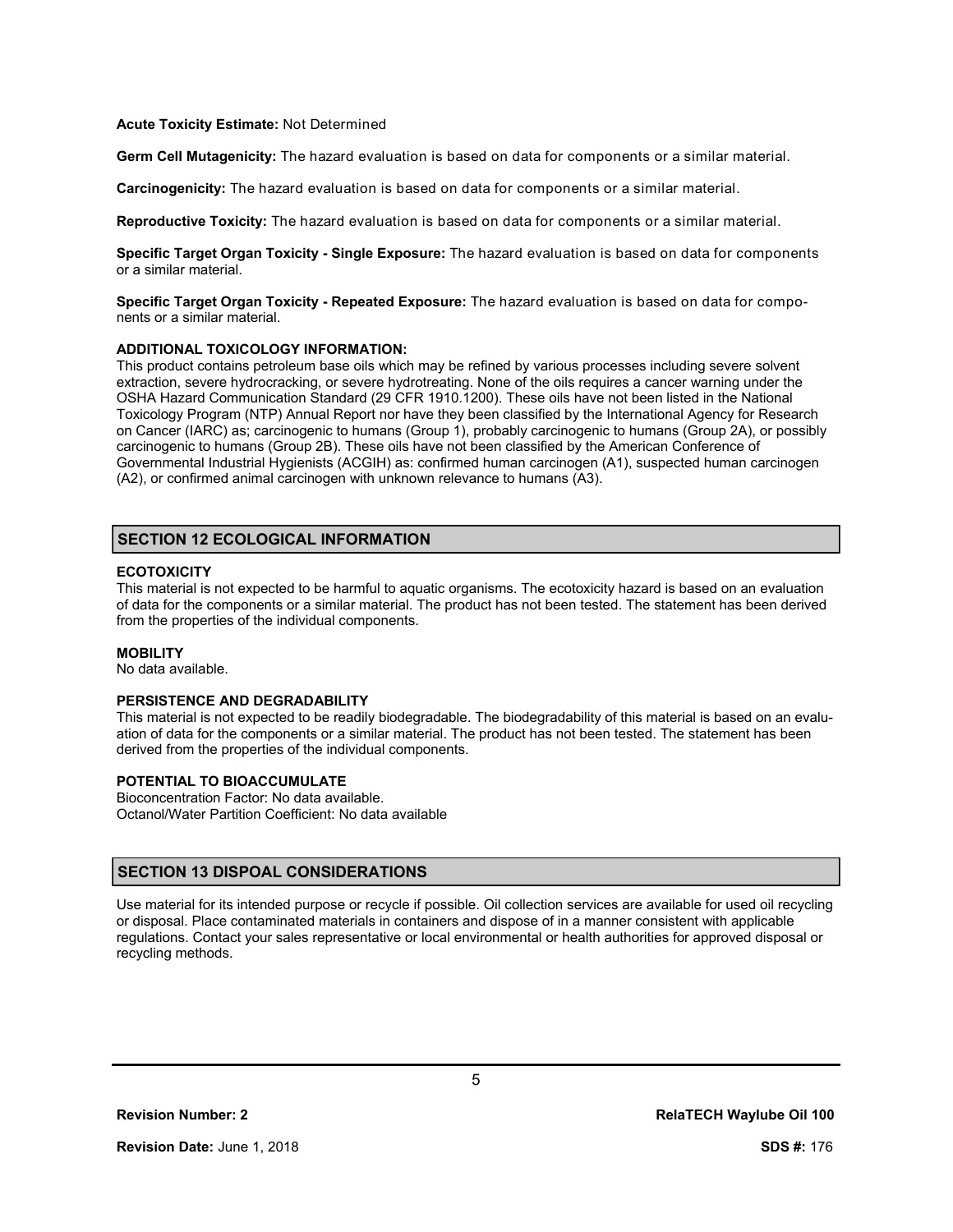## **SECTION 14 TRANSPORT INFORMATION**

The description shown may not apply to all shipping situations. Consult 49CFR, or appropriate Dangerous Goods Regulations, for additional description requirements (e.g., technical name) and mode-specific or quantityspecific shipping requirements.

**DOT Shipping Description:** PETROLEUM LUBRICATING OIL, NOT REGULATED AS A HAZARDOUS MATERIAL FOR TRANSPORTATION UNDER 49 CFR

**IMO/IMDG Shipping Description:** PETROLEUM LUBRICATING OIL; NOT REGULATED AS DANGEROUS GOODS FOR TRANSPORT UNDER THE IMDG CODE

**ICAO/IATA Shipping Description:** PETROLEUM LUBRICATING OIL; NOT REGULATED AS DANGEROUS GOODS FOR TRANSPORT UNDER ICAO TI OR IATA DGR

**Transport in bulk according to Annex II of MARPOL 73/78 and the IBC code:** Not applicable

### **SECTION 15 REGULATORY INFORMATION**

| <b>EPCRA 311/312 CATEGORIES:</b>  | 1. Immediate (Acute) Health Effects:<br>2. Delayed (Chronic) Health Effects:<br>3. Fire Hazard:<br>4. Sudden Release of Pressure Hazard:<br>5. Reactivity Hazard: | NO.<br><b>NO</b><br>NO.<br><b>NO</b><br>NO. |
|-----------------------------------|-------------------------------------------------------------------------------------------------------------------------------------------------------------------|---------------------------------------------|
| <b>REGULATORY LISTS SEARCHED:</b> |                                                                                                                                                                   |                                             |
| 01-1=IARC Group 1                 | 03=EPCRA 313                                                                                                                                                      |                                             |
| 01-2A=IARC Group 2A               | 04=CA Proposition 65                                                                                                                                              |                                             |
| 01-2B=IARC Group 2B               | 05=MA RTK                                                                                                                                                         |                                             |
| 02=NTP Carcinogen                 | 06=NJ RTK                                                                                                                                                         |                                             |
|                                   | 07=PA RTK                                                                                                                                                         |                                             |

No components of this material are found on the regulatory lists above.

#### **CHEMICAL INVENTORIES:**

All components comply with the following chemical inventory requirements: AICS (Australia), DSL (Canada), EINECS (European Union), IECSC (China), KECI (Korea), PICCS (Philippines), TSCA (United States).

One or more components does not comply with the following chemical inventory requirements: ENCS (Japan).

#### **NEW JERSEY RTK CLASSIFICATION:**

Under the New Jersey Right-to-Know Act L. 1983 Chapter 315 N.J.S.A. 34:5A-1 et. seq., the product is to be identified as follows: PETROLEUM OIL (Lubricating oil)

| <b>SECTION 16 OTHER INFORMATION</b> |             |                 |               |
|-------------------------------------|-------------|-----------------|---------------|
| <b>NFPA RATINGS:</b>                | Health: $0$ | Flammability: 1 | Reactivity: 0 |
| <b>HMIS RATINGS:</b>                | Health: 1   | Flammability: 1 | Reactivity: 0 |